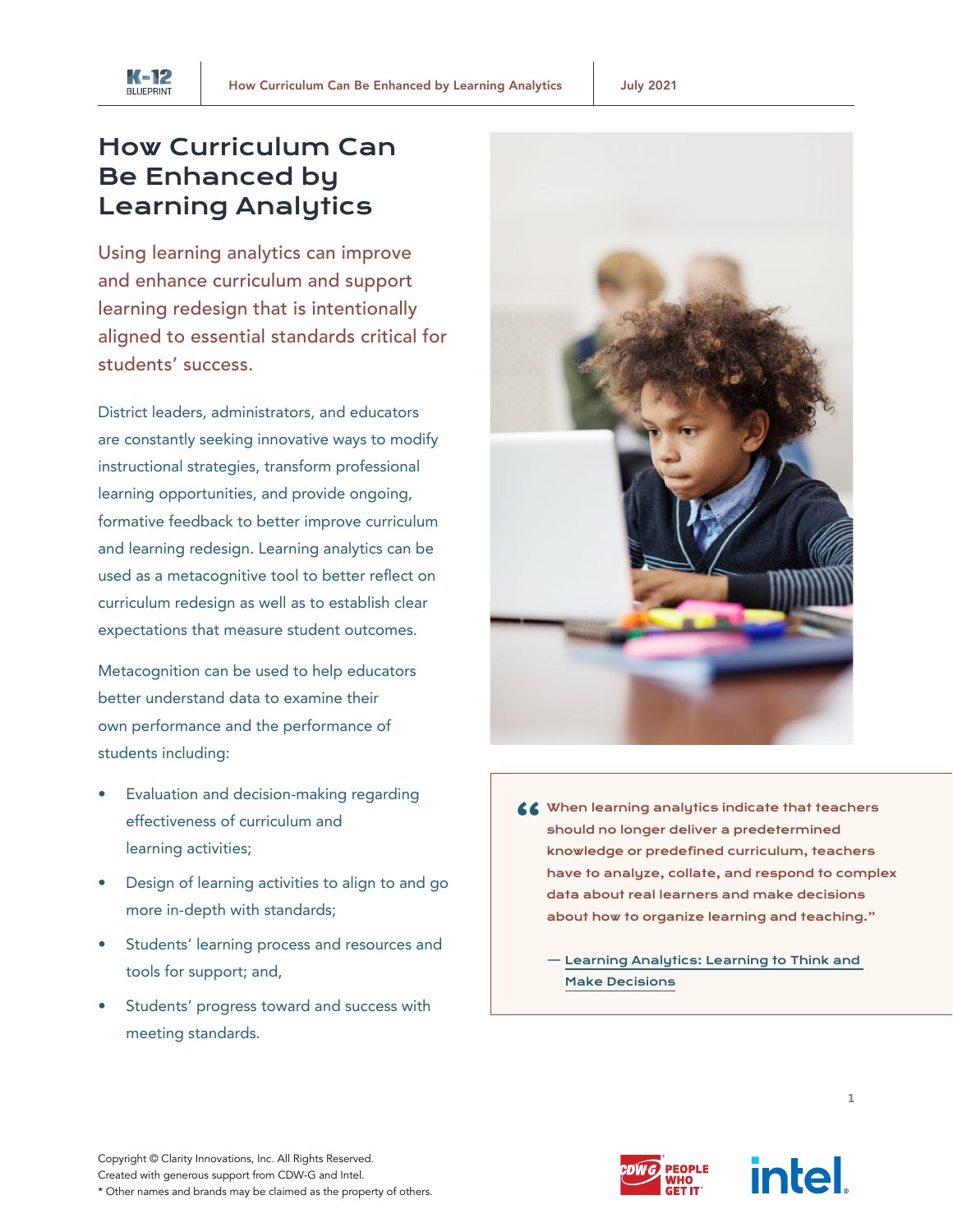



## The Potential of Learning Analytics

There are several reasons to use learning analytics to enhance curriculum design. According to Learning [Analytics: Learning to Think and Make Decisions](https://files.eric.ed.gov/fulltext/EJ1223969.pdf), learning analytics:

- Provide evidence of students' learning performance and behavior;
- Bring awareness to existing problems or challenges in learning and teaching;
- Assist in analyzing the situation;
- Support questioning and reflecting upon teaching practices to improve learning; and,
- Provide evidence to make interventions or adjust the curriculum and learning design.

## Attributes to consider when designing or redesigning and implementing curriculum

- Curriculum should be interactive, inspirational, innovative, and have impact on all stakeholders. Educators and students are more likely to feel empowered by a curriculum that targets their unique needs through interactive and authentic learning experiences. Learning analytics helps to identify students' learning challenges and identify opportunities for appropriate curriculum redesign and revision.
- Leverage different kinds of data to effectively differentiate and personalize the learning experience of students. Creating l earner profiles helps decision-makers determine how to support learner variability as well as identify how the curriculum supports a variety of learning modalities.
- Review student work. Analyze student achievement data, reflecting, adjusting, and improving upon instructional practices. The redesign process also includes making sure all students have access to high-quality content that fits their educational needs with provided support for students who need extra help to achieve academic goals.
	- CC Learning analytics stimulates metacognitive<br>processes and allows teachers as reflective professionals to recognize learners' behavior, understand their thinking capacities and willingness to engage in the course, and so on, and, based on this information, make real-time adjustments to their course curriculum."
		- — [Learning Analytics: Learning to Think and](https://files.eric.ed.gov/fulltext/EJ1223969.pdf)  [Make Decisions](https://files.eric.ed.gov/fulltext/EJ1223969.pdf)